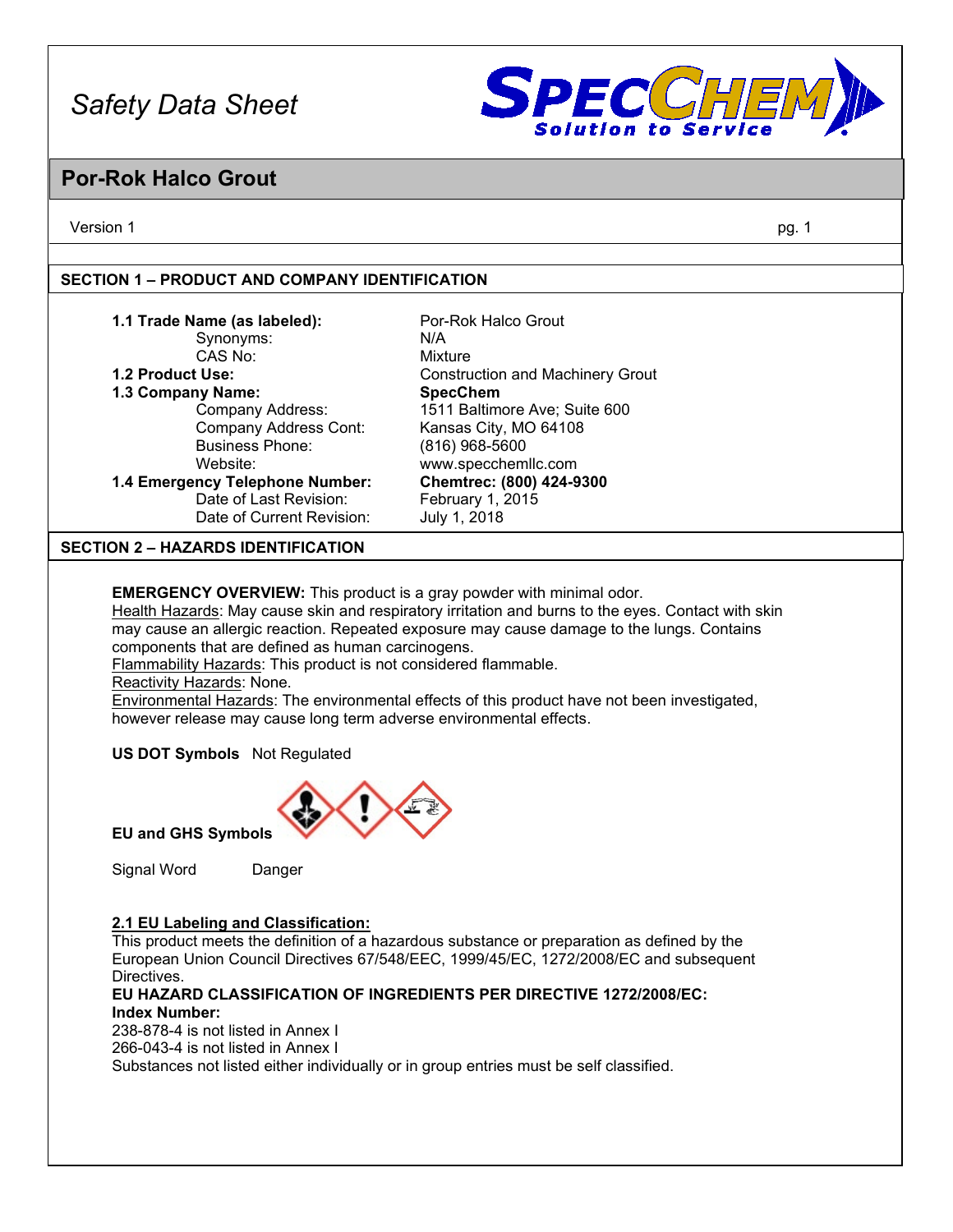

## **Por-Rok Halco Grout**

| Version 1                                                                                      | pg. 2                                                                                                   |
|------------------------------------------------------------------------------------------------|---------------------------------------------------------------------------------------------------------|
| <b>Components Contributing to Classification:</b>                                              | Crystalline Silica (Quartz)/Silica Sand, Portland<br>Cement, Sodium Aluminate, Amorphous Silica<br>Fume |
| 2.2 Label Elements:                                                                            |                                                                                                         |
| <b>GHS Hazard Classifications:</b>                                                             | <b>Skin Irritation 2</b>                                                                                |
|                                                                                                | Serious Eye Damage 1                                                                                    |
|                                                                                                | <b>Skin Sensitization 1</b>                                                                             |
|                                                                                                | Carcinogenicity 1A                                                                                      |
|                                                                                                | Specific Target Organ Toxicity - Single                                                                 |
|                                                                                                | Exposure 3                                                                                              |
|                                                                                                | Specific Target Organ Toxicity - Repeated                                                               |
|                                                                                                | Exposure 1                                                                                              |
| <b>Hazard Statements:</b>                                                                      | Causes skin irritation. Causes serious eye                                                              |
|                                                                                                | damage. May cause an allergic skin reaction.                                                            |
|                                                                                                | May cause cancer. May be harmful if                                                                     |
|                                                                                                | swallowed. May cause respiratory irritation.                                                            |
|                                                                                                | Causes damage to organs through prolonged or                                                            |
|                                                                                                | repeated exposure.                                                                                      |
| <b>Precautionary Statements:</b>                                                               | Wash hands thoroughly after handling.                                                                   |
|                                                                                                | Contaminated work clothing must not be                                                                  |
|                                                                                                | allowed out of the workplace. Obtain special                                                            |
|                                                                                                | instructions before use. Do not handle until all                                                        |
|                                                                                                | safety precautions have been read and                                                                   |
|                                                                                                | understood. Wear protective gloves, protective                                                          |
|                                                                                                | clothing, eye protection, and face protection.                                                          |
|                                                                                                | Use only outdoors or in a well-ventilated area.                                                         |
|                                                                                                | Do not breathe dust. Do not eat, drink or smoke                                                         |
|                                                                                                | when using this product.                                                                                |
| <b>Response Statements:</b>                                                                    | If on skin: Wash with plenty of water. Take off                                                         |
|                                                                                                | contaminated clothing and wash clothing before                                                          |
|                                                                                                | reuse. If skin irritation or rash occurs: get                                                           |
|                                                                                                | medical advice and/or attention. If in eyes:                                                            |
|                                                                                                | Rinse cautiously with water for several minutes.                                                        |
|                                                                                                | Remove contact lenses, if present and easily                                                            |
|                                                                                                | removed and continue rinsing. Immediately call                                                          |
|                                                                                                | a poison center or doctor. If inhaled: Remove                                                           |
|                                                                                                | person to fresh air and keep comfortable for                                                            |
|                                                                                                | breathing. Call a poison center or doctor if you                                                        |
|                                                                                                | feel unwell. If exposed or concerned: Get                                                               |
|                                                                                                | medical advice and attention.                                                                           |
| <b>Storage Statements:</b>                                                                     | Store locked up. Store in a well-ventilated                                                             |
|                                                                                                | place. Keep container tightly closed.                                                                   |
| <b>Disposal Statements:</b>                                                                    | Dispose of contents and container in                                                                    |
|                                                                                                | accordance with all local, regional, national and                                                       |
|                                                                                                | international regulations.                                                                              |
| 2.3 Health Hazards or Risks From Exposure:<br>Hereude net ethemusee elegeified: Net ennlischlo |                                                                                                         |

**Hazards not otherwise classified:** Not applicable.

**3**0.0 % of the mixture consists of ingredient(s) of unknown acute toxicity.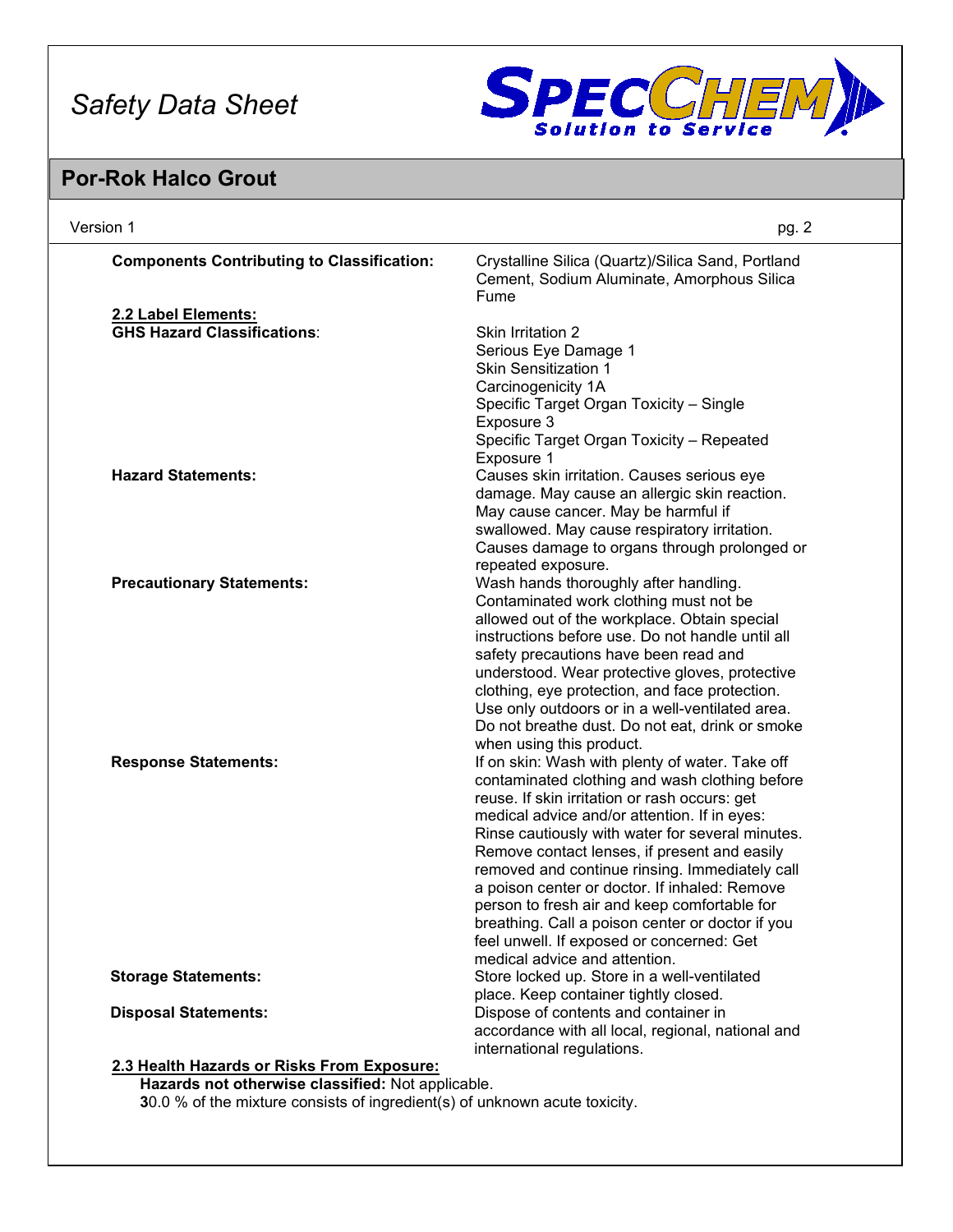

### **Por-Rok Halco Grout**

Version 1 pg. 3

### **SECTION 3 – COMPOSITION / INFORMATION ON INGREDIENTS**

| <b>Hazardous Ingredients</b>                  | WT%       | <b>CAS No.</b> |
|-----------------------------------------------|-----------|----------------|
| Crystalline Silica (Quartz)/<br>Silica Sand   | 40-60%    | 14808-60-7     |
| Sodium salt of poly-naphthalene Sulfonic acid | $< 1\%$   | 36290-04-7     |
| Aluminum                                      | $< 0.1\%$ | 7429-90-5      |
| <b>Portland Cement</b>                        | 40-60%    | 65997-15-1     |

**Note:** All WHMIS required information is included in appropriate sections based on the ANSI Z400.1-2010 format. This product has been classified in accordance with the hazard criteria of the CPR and the MSDS contains all the information required by the CPR, EU Directives and the Japanese Industrial Standard JIS Z 7250:2000

### **SECTION 4 – FIRST AID MEASURES**

#### **4.1 Description of First Aid Measures:**

| <b>Eye Contact:</b>  | In case of contact, immediately flush eyes with plenty of water for at<br>least 15 minutes. If easy to do, remove contact lenses, if worn. Get<br>medical attention immediately.                                                                                                                                                                                                                     |
|----------------------|------------------------------------------------------------------------------------------------------------------------------------------------------------------------------------------------------------------------------------------------------------------------------------------------------------------------------------------------------------------------------------------------------|
| <b>Skin Contact:</b> | In case of contact, immediately flush skin with plenty of water. Remove<br>contaminated clothing and shoes. Wash clothing before reuse. Call a<br>physician if irritation develops and persists.                                                                                                                                                                                                     |
| Inhalation:          | If breathing is difficult, remove victim to fresh air and keep at rest in a<br>position comfortable for breathing. Give oxygen if breathing is difficult.<br>Give artificial respiration if not breathing. Get medical advice/attention if<br>you feel unwell.                                                                                                                                       |
| Ingestion:           | If swallowed, do NOT induce vomiting unless directed to do so by<br>medical personnel. Never give anything by mouth to an unconscious<br>person. Give 2 cupfuls of water if victim is conscience and alert. Get<br>medical advice/attention.                                                                                                                                                         |
|                      | 4.2 Symptoms and Effects Both Acute and Delayed:                                                                                                                                                                                                                                                                                                                                                     |
| <b>Eye Contact:</b>  | Causes serious eye damage. Symptoms may include discomfort or pain,<br>excess blinking and tear production, with marked redness and swelling<br>of the conjunctiva. May cause burns in the presence of moisture.                                                                                                                                                                                     |
| <b>Skin Contact:</b> | Causes skin irritation. May cause burns in the presence of moisture.<br>Skin contact during hydration may slowly develop sufficient heat that<br>may cause severe burns possibly resulting in permanent injury. Do not<br>allow product to harden around any body part or allow continuous,<br>prolonged contact with skin. Handling can cause dry skin. May cause<br>sensitization by skin contact. |
| Inhalation:          | May cause respiratory tract irritation. May cause burns in the presence<br>of moisture.                                                                                                                                                                                                                                                                                                              |
| Ingestion:           | May be harmful if swallowed. May cause stomach distress, nausea or                                                                                                                                                                                                                                                                                                                                   |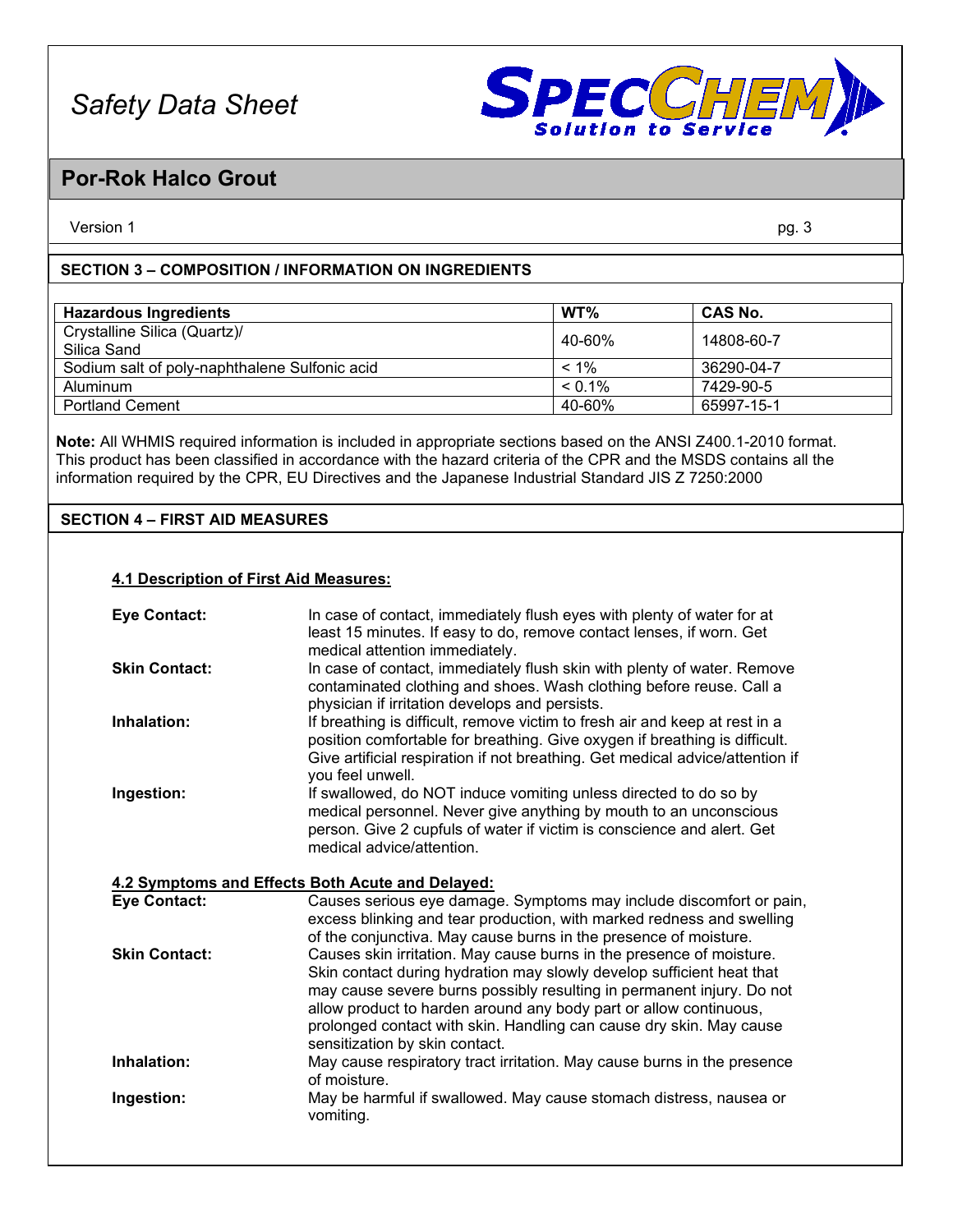

### **Por-Rok Halco Grout**

Version 1 pg. 4 **4.3 Recommendations to Physicians:** Symptoms may not appear immediately. **5.1 Fire Extinguishing Materials: Use the following fire extinguishing materials: Water Spray:** Yes **Foam:** Yes **Carbon Dioxide:** Yes **Powder:** Yes **5.2 Unusual Fire and Explosion Hazards: Irritating and toxic fumes may be produced at high temperatures. Use of water may result if the formation of a toxic aqueous solution. Do not allow run-off from fire fighting to enter drains or water courses.** Explosive Sensitivity to Mechanical Impact: Not Available<br>
Explosive Sensitivity to Static Discharge: Not Available Explosive Sensitivity to Static Discharge: **5.3 Special Fire-Fighting Procedures:**  • Keep upwind of fire. Wear full fire fighting turn-out gear (full Bunker gear) and respiratory protection (SCBA). If possible, prevent run-off water from entering storm drains, bodies of water, or other **SECTION 5 – FIRE FIGHTING MEASURES**

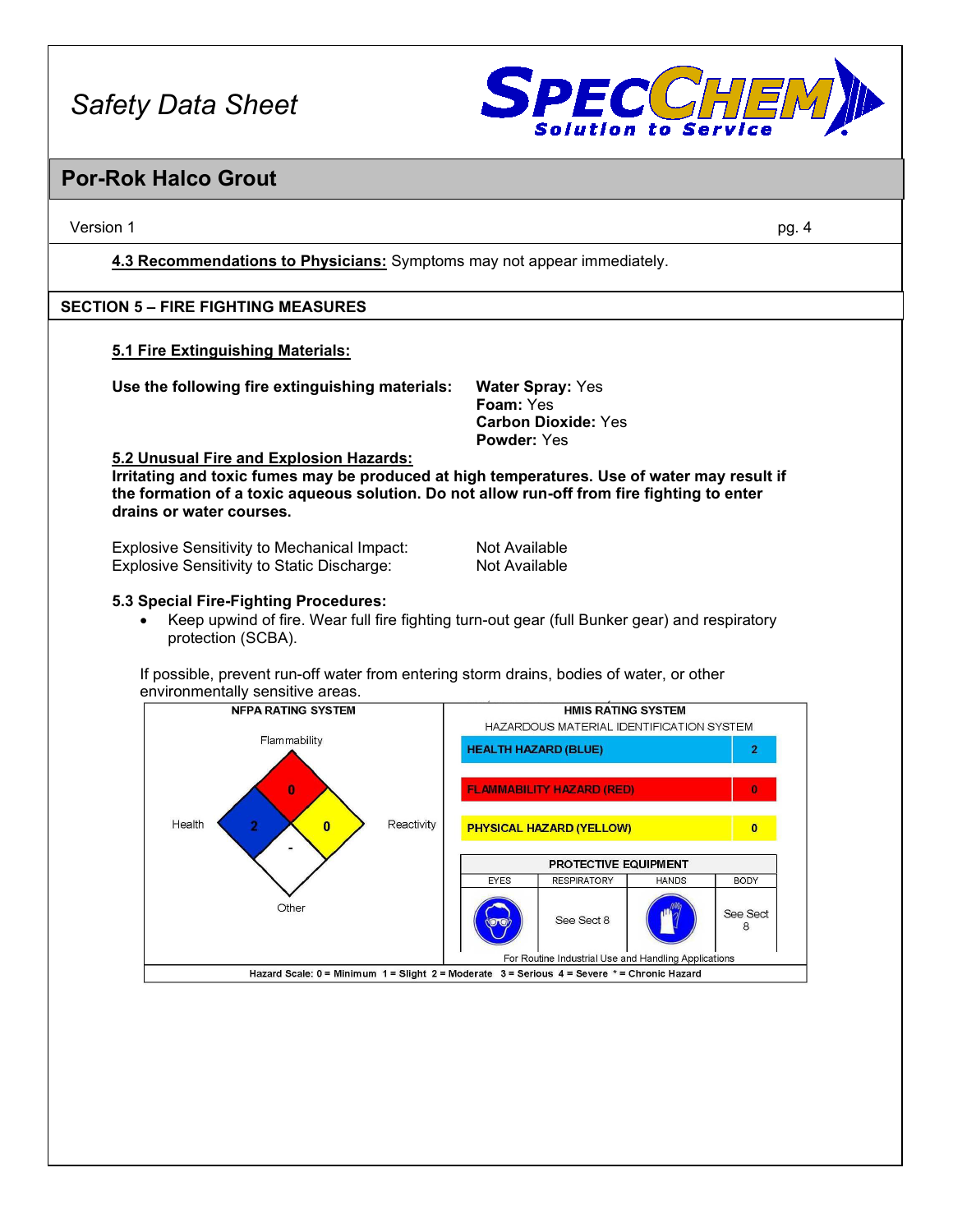

### **Por-Rok Halco Grout**

Version 1 pg. 5

### **SECTION 6 – ACCIDENTAL RELEASE MEASURES (STEPS FOR SPILLS)**

**6.1 Personal Precautions, Protective Equipment and Emergency Procedures:** Use personal protection recommended in Section 8. Isolate the hazard area and deny entry to unnecessary and unprotected personnel.

### **6.2 Methods and Materials for Containment and Clean Up:**

**Methods for Containment:** Contain spill with inert material (sand, vermiculite, etc.) and place in a suitable container. Do not flush to sewer or allow material to enter waterways. Use appropriate Personal Protective Equipment (PPE).

**Methods for Cleaning-Up:** Vacuum or sweep material and place in a disposal container. Provide adequate ventilation.

#### **SECTION 7 - HANDLING AND STORAGE**

#### **7.1 Precautions for Safe Handling:**

Keep out of the reach of children. Store in dust-tight, dry, labeled containers. Keep containers closed when not in use. Avoid any dust buildup by frequent cleaning and suitable construction of the storage area. Do not store in an area equipped with emergency water sprinklers. Use corrosion-resistant structural materials and lighting and ventilation systems in the storage area. (See section 10). Launder contaminated clothing before reuse. Wash hands before eating, drinking, or smoking.

#### **7.2 Storage and Handling Practices:**

Avoid contact with skin and eyes. Do not swallow. Good housekeeping is important to prevent accumulation of dust. Avoid generating dust. The use of compressed air for cleaning clothing, equipment, etc, is not recommended. Use only in well-ventilated areas. Handle and open container with care. Do not eat or drink when using. Wash hands before eating, drinking, or smoking. (See section 8)

### **SECTION 8 – EXPOSURE CONTROLS / PERSONAL PROTECTION**

### **8.1 Exposure Parameters:**

| Ingredients                                     | <b>CAS No.</b> | <b>OSHA PEL</b>                                                                                                                     | <b>ACGIH TWA</b>                                  |
|-------------------------------------------------|----------------|-------------------------------------------------------------------------------------------------------------------------------------|---------------------------------------------------|
| Crystalline Silica<br>(Quartz)/Silica Sand      | 14808-60-7     | $((10 \text{ mg/m3})/(%SiO2+2)$ TWA (resp))<br>$((30 \text{ mg/m3})/(%SiO2+2)$ TWA (total))<br>$((250)/(%SiO2+5)$ mppcf TWA (resp)) | $0.025$ mg/m3                                     |
| <b>Portland Cement</b>                          | 65997-15-1     | 15 mg/m <sup>3</sup> (total); 5 mg/m <sup>3</sup> (resp)                                                                            | 1 mg/m $3$ (total)                                |
| Sodium salt of poly-naphthalen<br>Sulfonic acid | 36290-04-7     | 15 mg/m <sup>3</sup> (total); 5 mg/m <sup>3</sup> (resp)                                                                            | $10 \text{ mg/m}^3$ (total); 3<br>$mg/m^3$ (resp) |
| Aluminum                                        | 7429-90-5      | 15 mg/m3 TWA (total dust); 5 mg/m3 TWA<br>(respirable fraction)                                                                     | $10 \text{ mg/m}$ $3 \text{ TWA}$<br>(total dust) |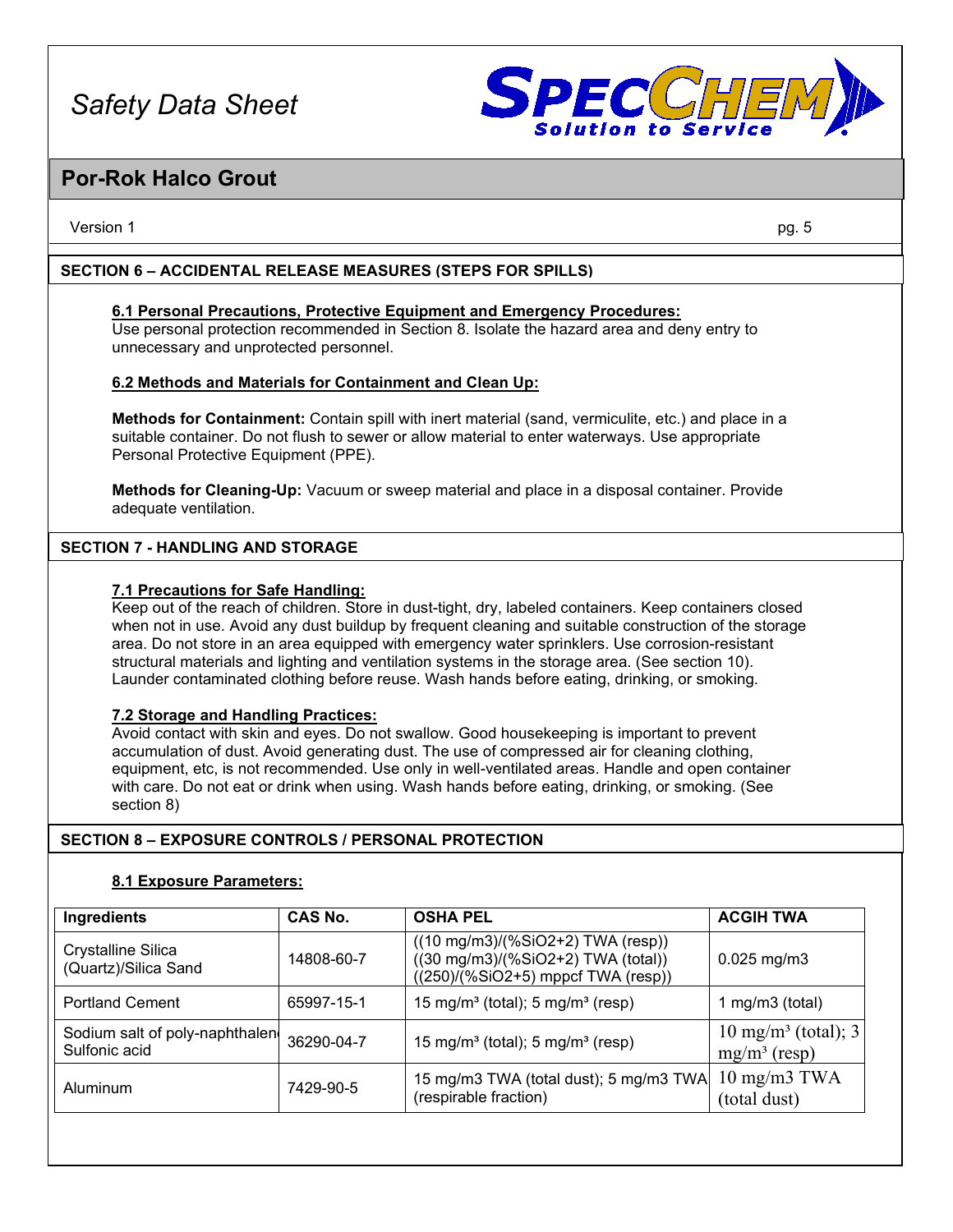

## **Por-Rok Halco Grout**

| Version 1                                                                                                                                                                                                                                                                                                                                                                                                                                                                                                                                                                                                                                                                                                                                                                                                                                                                                                                          | pg. 6                                                                                                                                                                                                                                                                                                                                                                                                                    |
|------------------------------------------------------------------------------------------------------------------------------------------------------------------------------------------------------------------------------------------------------------------------------------------------------------------------------------------------------------------------------------------------------------------------------------------------------------------------------------------------------------------------------------------------------------------------------------------------------------------------------------------------------------------------------------------------------------------------------------------------------------------------------------------------------------------------------------------------------------------------------------------------------------------------------------|--------------------------------------------------------------------------------------------------------------------------------------------------------------------------------------------------------------------------------------------------------------------------------------------------------------------------------------------------------------------------------------------------------------------------|
| 8.2 Exposure Controls:<br><b>Ventilation and Engineering Controls:</b>                                                                                                                                                                                                                                                                                                                                                                                                                                                                                                                                                                                                                                                                                                                                                                                                                                                             | Use adequate ventilation to keep exposures<br>(airborne levels of dust, fume, vapor, etc.) below<br>recommended exposure limits.                                                                                                                                                                                                                                                                                         |
| The following information on appropriate Personal Protective Equipment is provided to assist<br>employers in complying with OSHA regulations found in 29 CFR Subpart I (beginning at 1910.132), or<br>standards of EU member states (including EN 149 for respiratory PPE, and EN 166 for face/eye<br>protection), and those of Japan. Please reference applicable regulations and standards for relevant<br>details.                                                                                                                                                                                                                                                                                                                                                                                                                                                                                                              |                                                                                                                                                                                                                                                                                                                                                                                                                          |
| <b>Respiratory Protection:</b>                                                                                                                                                                                                                                                                                                                                                                                                                                                                                                                                                                                                                                                                                                                                                                                                                                                                                                     | A NIOSH approved dust mask or filtering<br>facepiece is recommended in poorly ventilated<br>areas or when permissible exposure limits may<br>be exceeded. Respirators should be selected by<br>and used under the direction of a trained health<br>and safety professional following requirements<br>found in OSHA's respirator standard (29 CFR<br>1910.134) and ANSI's standard for respiratory<br>protection (Z88.2). |
| <b>Eye Protection:</b>                                                                                                                                                                                                                                                                                                                                                                                                                                                                                                                                                                                                                                                                                                                                                                                                                                                                                                             | Wear approved eye (properly fitted dust- or<br>splash-proof chemical safety goggles) / face<br>(face shield) protection.                                                                                                                                                                                                                                                                                                 |
| <b>Hand Protection:</b><br><b>Body Protection:</b>                                                                                                                                                                                                                                                                                                                                                                                                                                                                                                                                                                                                                                                                                                                                                                                                                                                                                 | Wear suitable gloves.<br>Wear suitable protective clothing.                                                                                                                                                                                                                                                                                                                                                              |
| <b>SECTION 9 - PHYSICAL AND CHEMICAL PROPERTIES</b>                                                                                                                                                                                                                                                                                                                                                                                                                                                                                                                                                                                                                                                                                                                                                                                                                                                                                |                                                                                                                                                                                                                                                                                                                                                                                                                          |
| 9.1 Information on Basic Physical and Chemical Properties:<br>ppearance (Physical State and Color): Gray Powder Solid<br>Odor: No data available<br><b>Odor Threshold: No data available</b><br>pH: No data available<br>Melting/Freezing Point: No data available<br>Boiling Point: No data available<br><b>Flash Point:</b> No data available<br>Evaporation Rate: No data available<br>Flammability (Solid; Gas): Not Flammable<br>Upper/Lower Flammability or Explosion Limits: No data available<br>Vapor Pressure (mm Hg @ 20°C (68° F): No data available<br>Vapor Density: No data available<br>Relative Density/Specific Gravity: 2.6 to 2.7<br><b>Solubility in Water: Partial</b><br>Weight per Gallon: No data available<br>Partition Coefficient (n-octanol/water): No data available<br>Auto-Ignition Temperature: No data available<br>Decomposition Temperature: No data available<br>Viscosity: No data available |                                                                                                                                                                                                                                                                                                                                                                                                                          |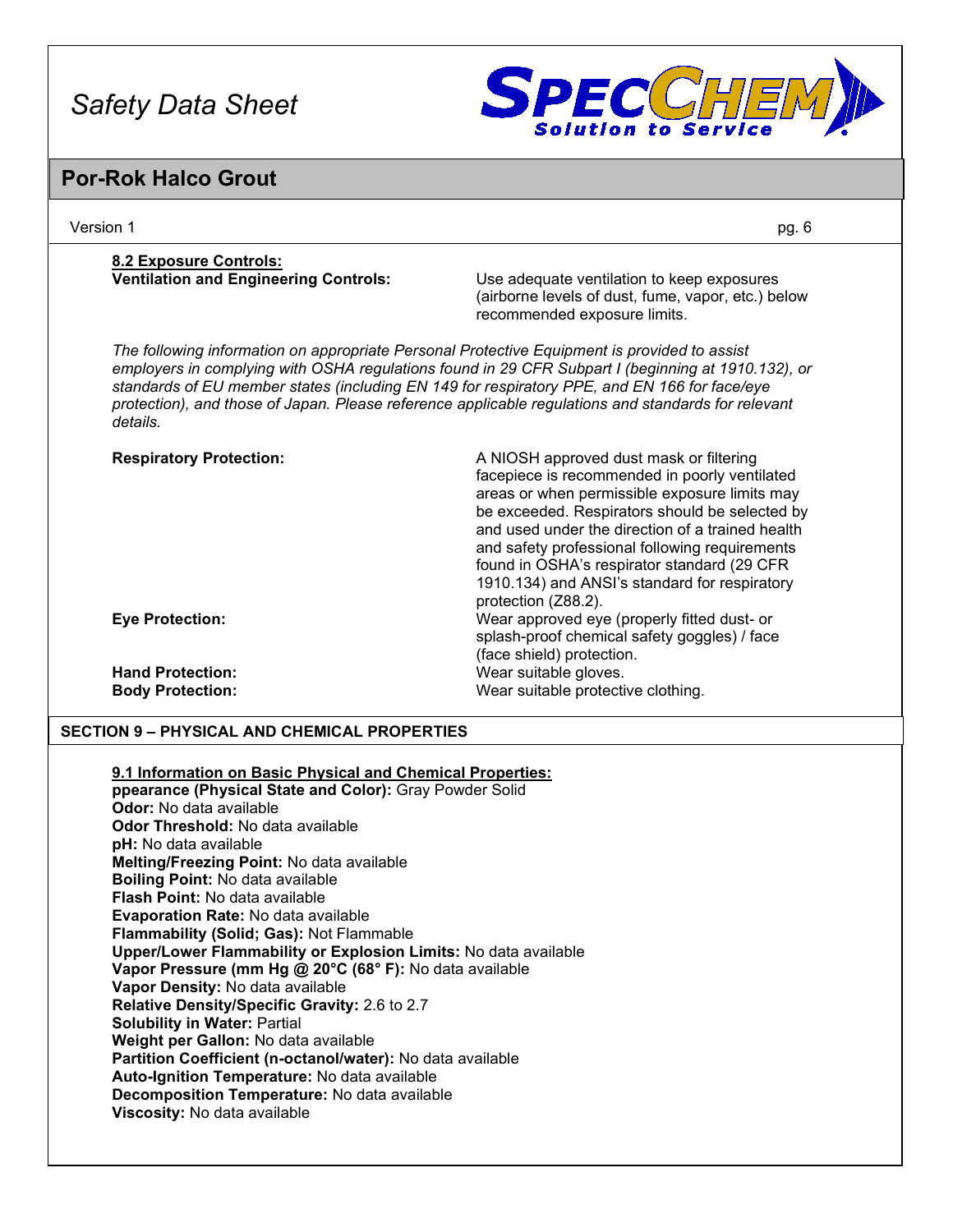

| <b>Por-Rok Halco Grout</b>                                                                                                                                               |                                                                                                                                                                                                                                                                                                                                      |
|--------------------------------------------------------------------------------------------------------------------------------------------------------------------------|--------------------------------------------------------------------------------------------------------------------------------------------------------------------------------------------------------------------------------------------------------------------------------------------------------------------------------------|
| Version 1                                                                                                                                                                | pg. 7                                                                                                                                                                                                                                                                                                                                |
| 9.2 Other Information: No data available                                                                                                                                 |                                                                                                                                                                                                                                                                                                                                      |
| <b>SECTION 10 - STABILITY AND REACTIVITY</b>                                                                                                                             |                                                                                                                                                                                                                                                                                                                                      |
| 10.1 Reactivity:<br>10.2 Stability:<br>10.3 Possibility of Hazardous Reactions: Will not occur.<br>10.4 Conditions to Avoid:<br>10.5 Incompatible Substances:            | No dangerous reaction known under conditions of normal use.<br>Stable under conditions of normal storage and use.<br>Heat. Incompatible materials. Moisture.<br>Acids. Ammonium salts. Aluminum. Alkalis.<br>10.6 Hazardous Decomposition Products: May include and are not limited to: oxides of carbon.                            |
| <b>SECTION 11 - TOXICOLOGY INFORMATION</b>                                                                                                                               |                                                                                                                                                                                                                                                                                                                                      |
| 11.1 Information on Toxicological Effects:<br><b>Toxicity Data:</b><br><b>Suspected Cancer Agent:</b>                                                                    | No data available<br>Crystalline Silica (Quartz)/Silica Sand (CAS 14808-60-7) is<br>found on one or more of the following lists: FEDERAL OSHA Z<br>LIST, NTP, IARC, or CAL/OSHA and therefore is considered<br>to be a cancer-causing agent by these agencies.                                                                       |
| Irritancy:<br><b>Sensitization to the Product:</b><br><b>Germ Cell Mutagenicity:</b><br><b>Reproductive Toxicity:</b>                                                    | Skin, eye, and respiratory irritant.<br>This product is expected to cause skin sensitization.<br>This product does not contain ingredients that are suspected<br>to be a germ cell mutagenic.<br>This product is not expected to be a human reproductive<br>toxicant.                                                                |
| <b>SECTION 12 - ECOLOGICAL INFORMATION</b>                                                                                                                               |                                                                                                                                                                                                                                                                                                                                      |
| 12.1 Toxicity:                                                                                                                                                           | May cause long-term adverse effects in the aquatic<br>environment.                                                                                                                                                                                                                                                                   |
| 12.2 Persistence and Degradability:<br>12.3 Bioaccumulative Potential:<br>12.4 Mobility in Soil:<br><b>12.6 Other Adverse Effects:</b><br>12.7 Water Endangerment Class: | No specific data available on this product.<br>No specific data available on this product.<br>No specific data available on this product.<br>12.5 Results of PBT and vPvB Assessment: No specific data available on this product.<br>No data available<br>At present, there are no ecotoxicological assessments<br>for this product. |
| <b>SECTION 13 - DISPOSAL CONSIDERATIONS</b>                                                                                                                              |                                                                                                                                                                                                                                                                                                                                      |
| 13.1 Waste Treatment Methods:<br>13.2 EU Waste Code:                                                                                                                     | Waste disposal must be in accordance with<br>appropriate U.S. Federal, State, and local<br>regulations, those of Australia, EU Member<br>States and Japan.<br>Not determined                                                                                                                                                         |
|                                                                                                                                                                          |                                                                                                                                                                                                                                                                                                                                      |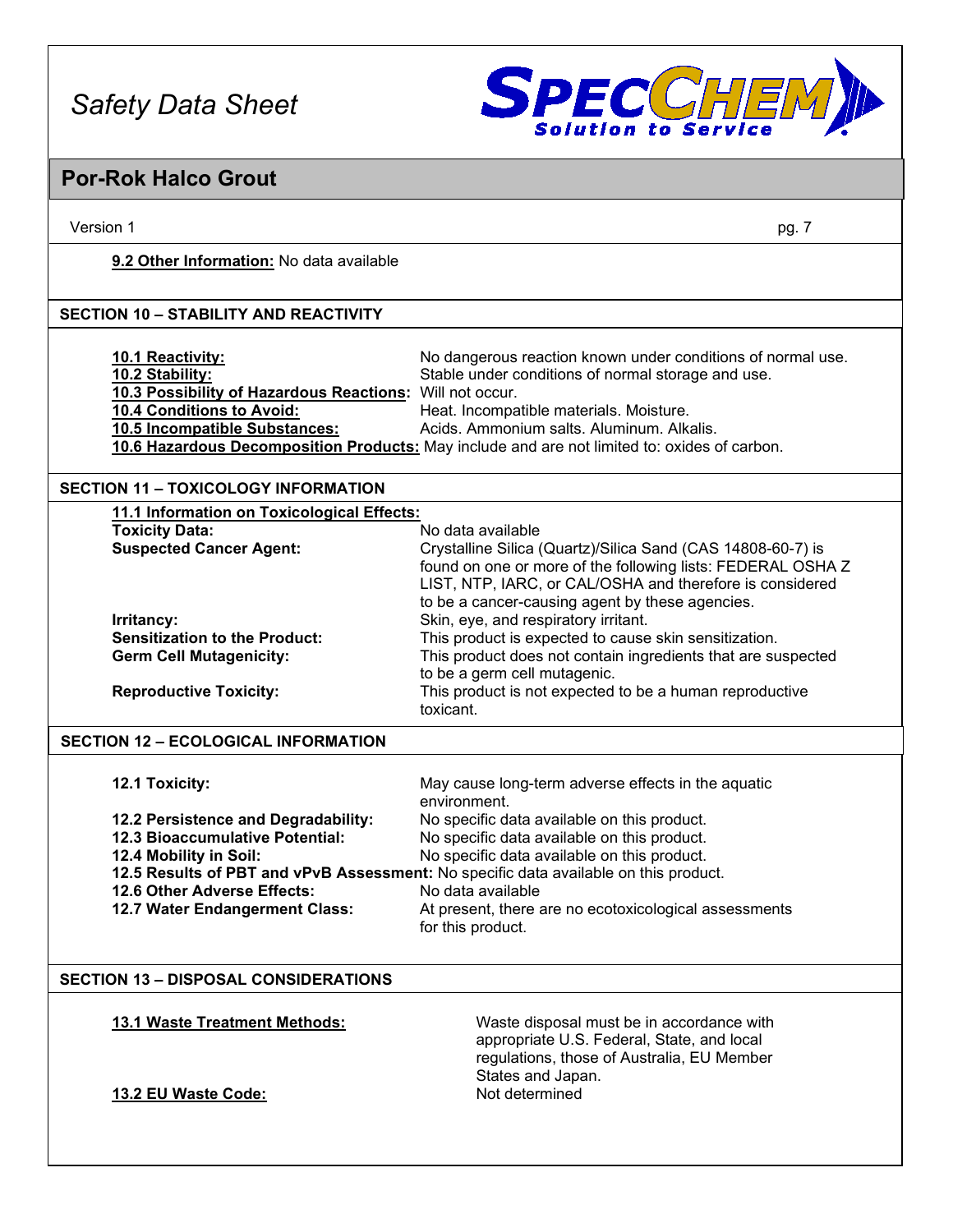

### **Por-Rok Halco Grout**

Version 1 pg. 8

### **SECTION 14 - TRANSPORTATION INFORMATION**

| 14.1 U.S. Department of Transportation (DOT) Shipping Regulations: |                                                                                                       |
|--------------------------------------------------------------------|-------------------------------------------------------------------------------------------------------|
|                                                                    | This product is classified (per 49 CFR 172.101) by the U.S. Department of Transportation, as follows. |
| <b>UN Identification Number:</b>                                   | Not applicable                                                                                        |
| <b>Proper Shipping Name:</b>                                       | Not regulated                                                                                         |
| <b>Hazard Class Number and Description:</b>                        | Not applicable                                                                                        |
| <b>Packing Group:</b>                                              | Not applicable                                                                                        |
| <b>DOT Label(s) Required:</b>                                      | Not applicable                                                                                        |
| <b>North American Emergency</b>                                    |                                                                                                       |
| <b>Response Guidebook Number:</b>                                  | Not applicable                                                                                        |
| <b>14.2 Environmental Hazards:</b>                                 |                                                                                                       |
| <b>Marine Pollutant:</b>                                           | The components of this product are not designated by                                                  |
|                                                                    | the Department of Transportation to be Marine                                                         |
|                                                                    | Pollutants (49 CFR 172.101, Appendix B).                                                              |
| <b>14.3 Special Precaution for User:</b>                           | Do not handle until all safety precautions have been                                                  |
|                                                                    | read and understood.                                                                                  |
| 14.4 International Air Transport Association                       |                                                                                                       |
| <b>Shipping Information (IATA):</b>                                | Not regulated.                                                                                        |
| 14.5 International Maritime Organization                           |                                                                                                       |
| <b>Shipping Information (IMO):</b>                                 |                                                                                                       |
| <b>UN Identification Number:</b>                                   | Not applicable                                                                                        |
| <b>Proper Shipping Name:</b>                                       | Not regulated                                                                                         |
| <b>Hazard Class Number and Description:</b>                        | Not applicable                                                                                        |

**EMS-No:** Not applicable

### **SECTION 15 – REGULATORY INFORMATION**

**Packing Group:** Not applicable

**15.1 Safety, Health and Environmental Regulations Specific for the Substance or Mixture:** United States Regulations: **U.S. SARA Reporting Requirements:** The components of this product are not subject to the reporting requirements of Sections 302, 304, and 313 of Title III of the Superfund Amendments and Reauthorization Act. **U.S. SARA 311/312:** Acute Health: Yes; Chronic Health: Yes; Fire: No; Reactivity; No **U.S. CERCLA Reportable Quantity:** None **U.S. TSCA Inventory Status:** The components of this product are listed on the TSCA Inventory or are exempted from listing. **Other U.S. Federal Regulations:** None known **California Safe Drinking Water and Toxic Enforcement Act (Proposition 65):** This product does contain "Silica, crystalline", which is on the Proposition 65 Lists.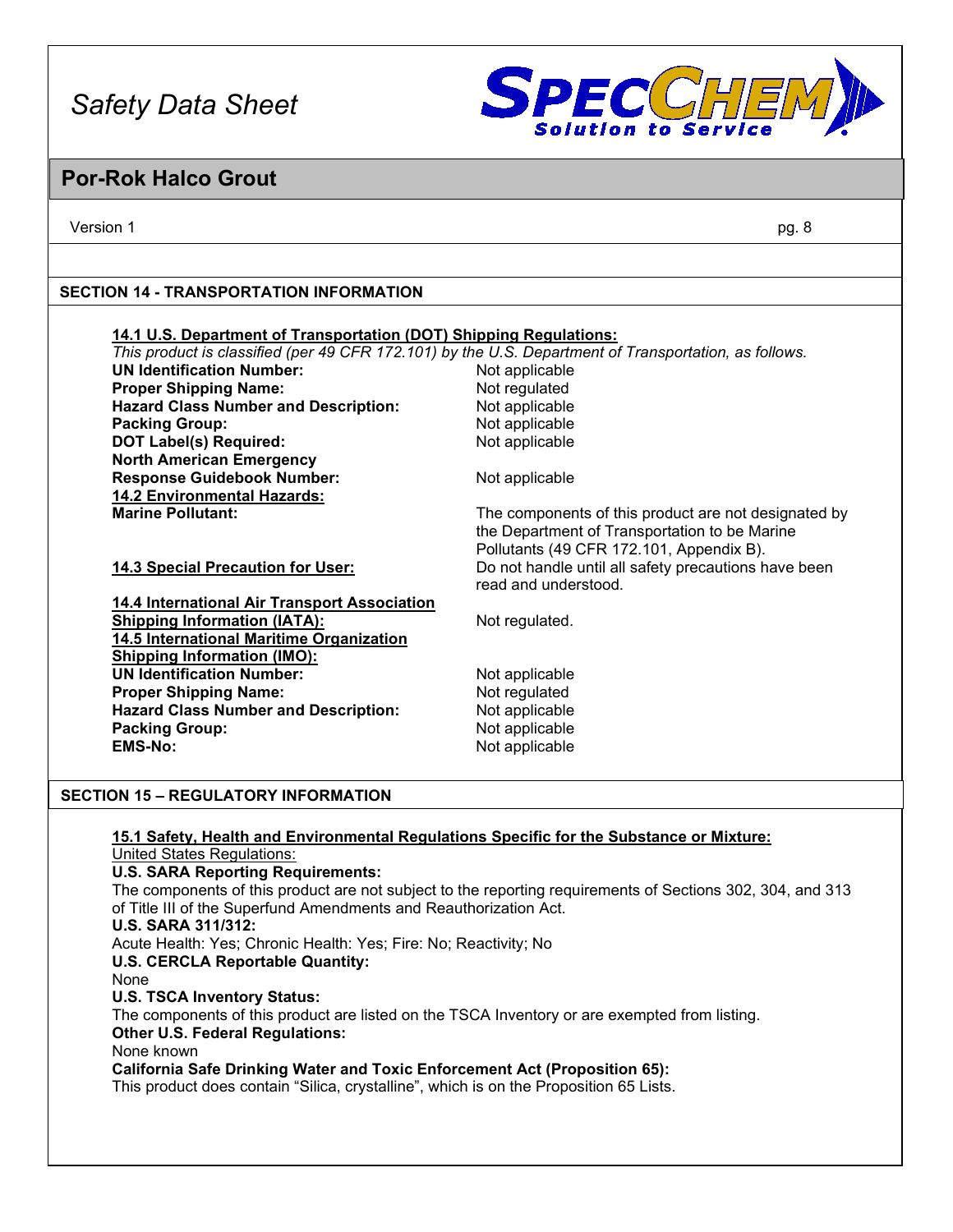

## **Por-Rok Halco Grout**

### Version 1 pg. 9

### **15.2 Canadian Regulations:**

### **Canadian DSL/NDSL Inventory Status:**

Components are DSL Listed, NDSL Listed and/or are exempt from listing

#### **Other Canadian Regulations:**

Not applicable

### **Canadian Environmental Protection Act (CEPA) Priorities Substances Lists:**

This product has been classified in accordance with the hazard criteria of the Controlled Products Regulations and the MSDS contains all of the information required by those regulations.

### **Canadian WHMIS Classification and Symbols:**

This product is Class E, Corrosive, and D2B, Materials causing other toxic effects, per WHMIS Controlled Product Regulations



### **15.3 European Economic Community Information:**

This product meets the definition of a hazardous substance or preparation as defined by the European Union Council Directives 67/548/EEC, 1999/45/EC, 1272/2008/EC and subsequent Directives. See Section 2 for Details.

### **Chemical Safety Assessment:**

No Chemical Safety Assessment has been carried out for this substance/mixture by the supplier.

### **15.4 Australian Information for Product:**

Components of this product are listed on the International Chemical Inventory list.

### **15.5 Japanese Information for Product:**

Japanese Minister of International Trade and Industry (MITI) Status: The components of this product are not listed as Class I specified Chemical Substances, Class II Specified Chemical Substances, or Designated Chemical Substances by the Japanese MITI.

### **15.6 International Chemical Inventories:**

Listing of the components on individual country Chemical Inventories is as follows: Australian Inventory of Chemical Substances (AICS): Listed

Korean Existing Chemicals List (ECL): Listed

Japanese Existing National Inventory of Chemical Substances (ENCS): Listed Philippines Inventory if Chemicals and Chemical Substances (PICCS): Listed

U.S. TSCA: Listed

### **SECTION 16 – OTHER INFORMATION**

Prepared By: Chris Eigbrett (MSDS to GHS Compliance) Date of Printing: July 1, 2018

The information contained herein is believed to be accurate but is not warranted to be so. Data and calculations are based on information furnished by the manufacturer of the product and manufacturers of the components of the product. Users are advised to confirm in advance of the need that information is current, applicable and suited to the circumstances of use. This safety sheet cannot cover all possible situations which the user may experience during processing. Each aspect of your operation should be examined to determine if, or where, additional precautions may be necessary. All health and safety